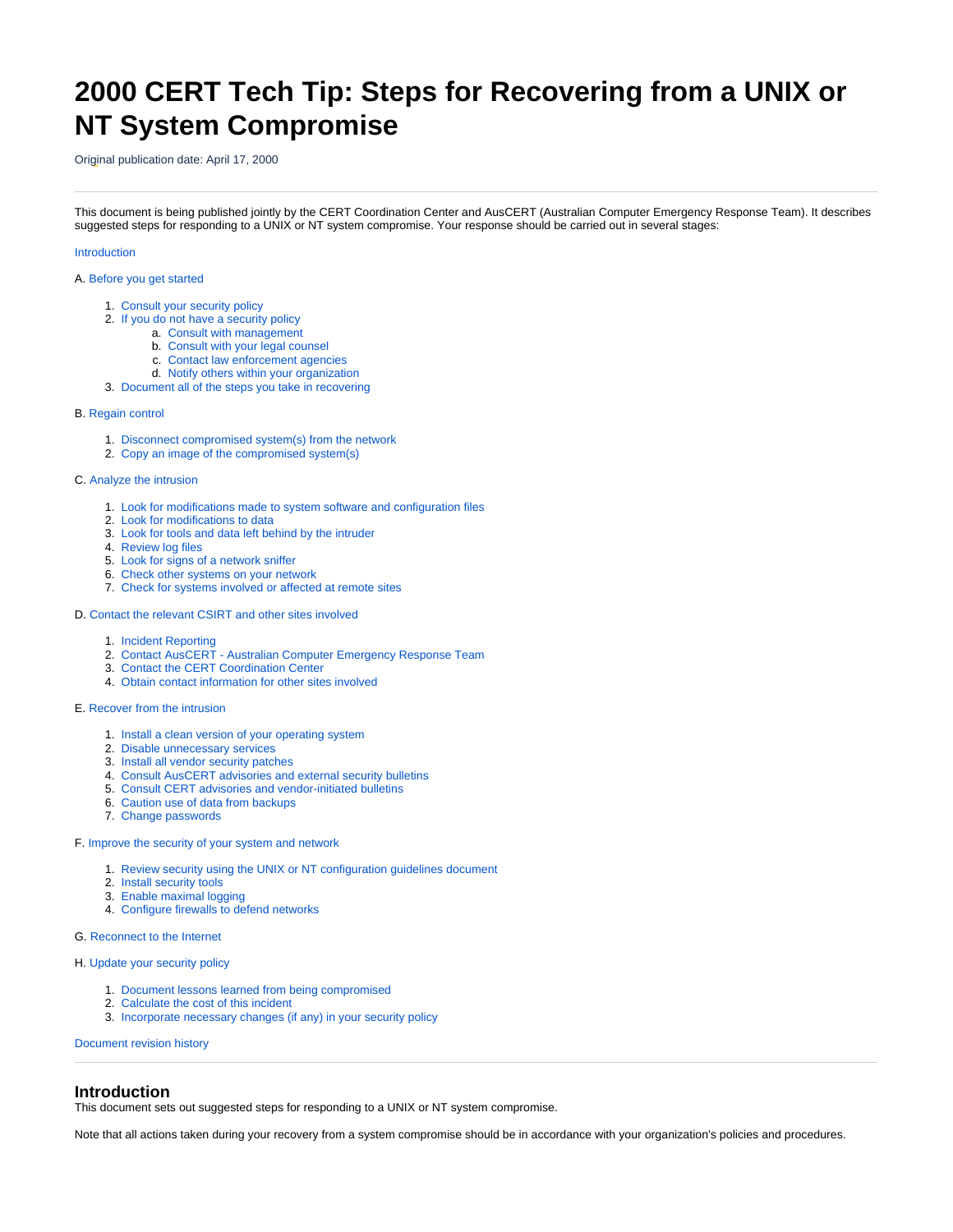#### <span id="page-1-4"></span><span id="page-1-3"></span><span id="page-1-2"></span><span id="page-1-1"></span><span id="page-1-0"></span>1. Before you get started

a. Consult your security policy

- a. If you do not have a security policy
	- i. Consult with management

Depending on how your organization is structured, it may be important to notify management in order to facilitate internal coordination of your recovery effort. Also be aware that intrusions may get the attention of the media.

i. Consult with your legal counsel

Before you get started in your recovery, your organization needs to decide if pursuing a legal investigation is an option.

Note that the CERT Coordination Center and AusCERT (Australian Computer Emergency Response Team) are involved in providing technical assistance and facilitating communications in response to computer security incidents involving hosts on the Internet. We do not have legal expertise and cannot offer legal advice or opinions. For legal advice, we recommend that you consult with your legal counsel. Your legal counsel can provide you with legal options (both civil and criminal) and courses of action based on you or your organization's needs.

It is up to you how you wish to pursue this incident. You may wish to secure your systems or to contact law enforcement to investigate the case.

If you are interested in determining the identity of or pursuing action against the intruder, we suggest that you consult your management and legal counsel to see if any local, state, or federal laws have been violated. Based on that, you could then choose to contact a law enforcement agency and see if they wish to pursue an investigation.

We encourage you to discuss the root compromise activity with your management and legal counsel to answer the following questions:

- What is your legal status in terms of your ability to trap intruders or trace connections (i.e., do you have a login banner stating that connections can be tracked or traced? See [CERT Advisory CA-1992-19](http://www.cert.org/advisories/CA-1992-19.html), "Keystroke Logging Banner").
- What are your legal responsibilities if your site is aware of the activity and does not take steps to prevent it?
- Have any local, state, or federal laws been violated?
- Should an investigation be pursued?
- Should you report the activity to local, state, or national) law enforcement?
- <span id="page-1-5"></span>i. Contact law enforcement agencies

In general, if you are interested in pursuing any type of investigation or legal prosecution, we'd encourage you to first discuss the activity with your organization's management and legal counsel and to notify any appropriate law enforcement agencies (in accordance with any policies or guidelines at your site).

Keep in mind that unless one of the parties involved contacts law enforcement, any efforts to trap or trace the intruder may be to no avail. We suggest you contact law enforcement before attempting to set a trap or tracing an intruder.

U.S. sites interested in an investigation can contact their local Federal Bureau of Investigation (FBI) field office. To find contact information for your local FBI field office, please consult your local telephone directory or see the FBI's field offices web page available at:

## <http://www.fbi.gov/contact/fo/fo.htm>

U.S. sites and foreign locations involving U.S. assets, interested in an investigation can contact their local U.S. Secret Service (USSS) Field Office. To find contact information for your local USSS Field Office, please consult your local telephone directory or see the USSS web site available at:

[http://www.secretservice.gov/field\\_offices.shtml](http://www.secretservice.gov/field_offices.shtml)

To contact the USSS Electronic Crimes Branch please call:

Phone: +1(202)406-5850 Fax: +1(202)406-9233

If your site involves a **Department of Defense** Contractor, a Department of Defense Entity or any of the U.S. Military Services, and you are interested in an investigation, you may contact the United States Department of **Defense Criminal Investigative Service** (DCIS), Pittburgh, Pennsylvania at telephone number +1(412)395-6931. For information regarding DCIS please see:

<http://www.dodig.osd.mil/INV/DCIS/programs.htm>

Non-U.S. sites may want to discuss the activity with their local law enforcement agency to determine the appropriate steps that should be taken with regard to pursuing an investigation.

To contact the Australian Federal Police:

| Canberra | $+6126256$ | Ask for the Co-ordination |
|----------|------------|---------------------------|
|          | 7777       | centre                    |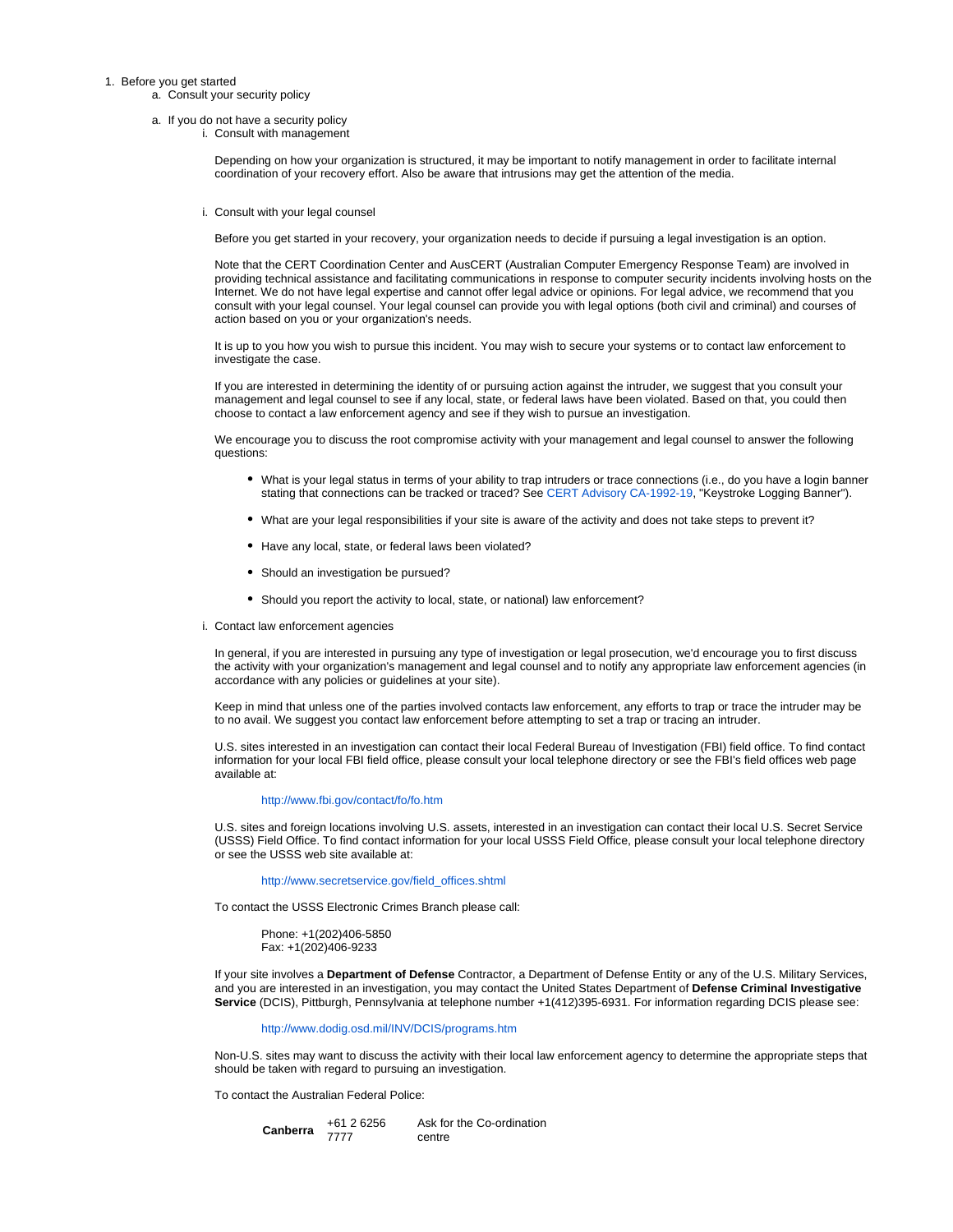| <b>Brisbane</b>  | +61 7 3222<br>1222 | Ask for Operations                  |
|------------------|--------------------|-------------------------------------|
| Sydney           | +61 2 9286<br>4000 | Ask for the Co-ordination<br>centre |
| <b>Melbourne</b> | +61 3 9607<br>7777 | Ask for the Co-ordination<br>centre |
| Adelaide         | +61 8 8419<br>1811 | Ask for the Co-ordination<br>centre |
| Perth            | +61 8 9320<br>3444 | Ask for the Co-ordination<br>centre |
| Darwin           | +61 8 8981<br>1044 | Ask for the Co-ordinator            |

ii. Notify others within your organization

In addition to notifying management and legal counsel at your site, you may also need to notify others within your organization who may be directly affected by your recovery process (e.g., other administrators or users).

<span id="page-2-0"></span>a. Document all of the steps you take in recovering

The importance of documenting every step you take in recovery can not be overstated. Recovering from a system compromise can be a hectic and time-consuming process and hasty decisions are often made. Documenting the steps you take in recovery will help prevent hasty decisions and give you a record of all the steps you took to recover, which you can reference in the future. Documenting the steps you take in recovery also may be useful if there is a legal investigation.

#### <span id="page-2-3"></span><span id="page-2-2"></span><span id="page-2-1"></span>1. Regain control

a. Disconnect compromised system(s) from the network

To regain control, you will need to disconnect all compromised machines from your network including dial in connections. After that you may wish to operate in single user mode in UNIX or as the local administrator in NT to ensure that you have complete control of the machine; however, by rebooting or changing to single user/local administrator mode, you may lose some useful information because all processes executing at the time of discovery will be killed.

Therefore, you may wish to work through steps in section [C.5. Look for signs of a network sniffer](#page-4-1) to determine if the compromised system is currently running a network sniffer.

Operating in single user mode on UNIX systems will prevent users, intruders, and intruder processes from accessing or changing state on the compromised machine while you are going through the recovery process.

If you do not disconnect the compromised machine from the network, you run the risk that the intruder may be connected to your machine and may be undoing your steps as you try to recover the machine.

#### <span id="page-2-4"></span>a. Copy an image of the compromised system(s)

Before analyzing the intrusion we encourage you to create a backup of your system. This will provide a "snapshot" of the file system at the time that the root compromise was first discovered. You may need to refer back to this backup in the future.

If you have an available disk which is the same size and model as the disk in the compromised system, you can use the **dd** command in UNIX to make an exact copy of the compromised system.

For example, on a Linux system with two SCSI disks, the following command would make an exact replica of the compromised system ( /dev/sda) to the disk of the same size and model (/dev/sdb).

#### # dd if=/dev/sda of=/dev/sdb

Please read the **dd** man page for more information.

There are many other ways to create a backup of your system. On NT systems there is no built in command like dd, but there are a number of third party applications that will make an image copy of an entire hard drive.

Creating a low level backup is important in case you ever need to restore the state of the compromised machine when it was first discovered. Also, files may be needed for a legal investigation. Label, sign, and date the backup and keep the backup in a secure location to maintain integrity of the data.

<span id="page-2-6"></span><span id="page-2-5"></span>1. Analyze the intrusion

With your system disconnected from the network, you can now thoroughly review log files and configuration files for signs of intrusion, intruder modifications, and configuration weaknesses.

a. Look for modifications made to system software and configuration files Verify all system binaries and configuration files.

When looking for modifications of system software and configuration files, keep in mind that any tool you are using on the compromised system to verify the integrity of binaries and configuration files could itself be modified. Also keep in mind that the kernel (operating system) itself could be modified. Because of this, we encourage you to boot from a trusted kernel and obtain a known clean copy of any tool you intend to use in analyzing the intrusion. On UNIX systems you can create a boot disk and make it write protected to obtain a trustworth kernel.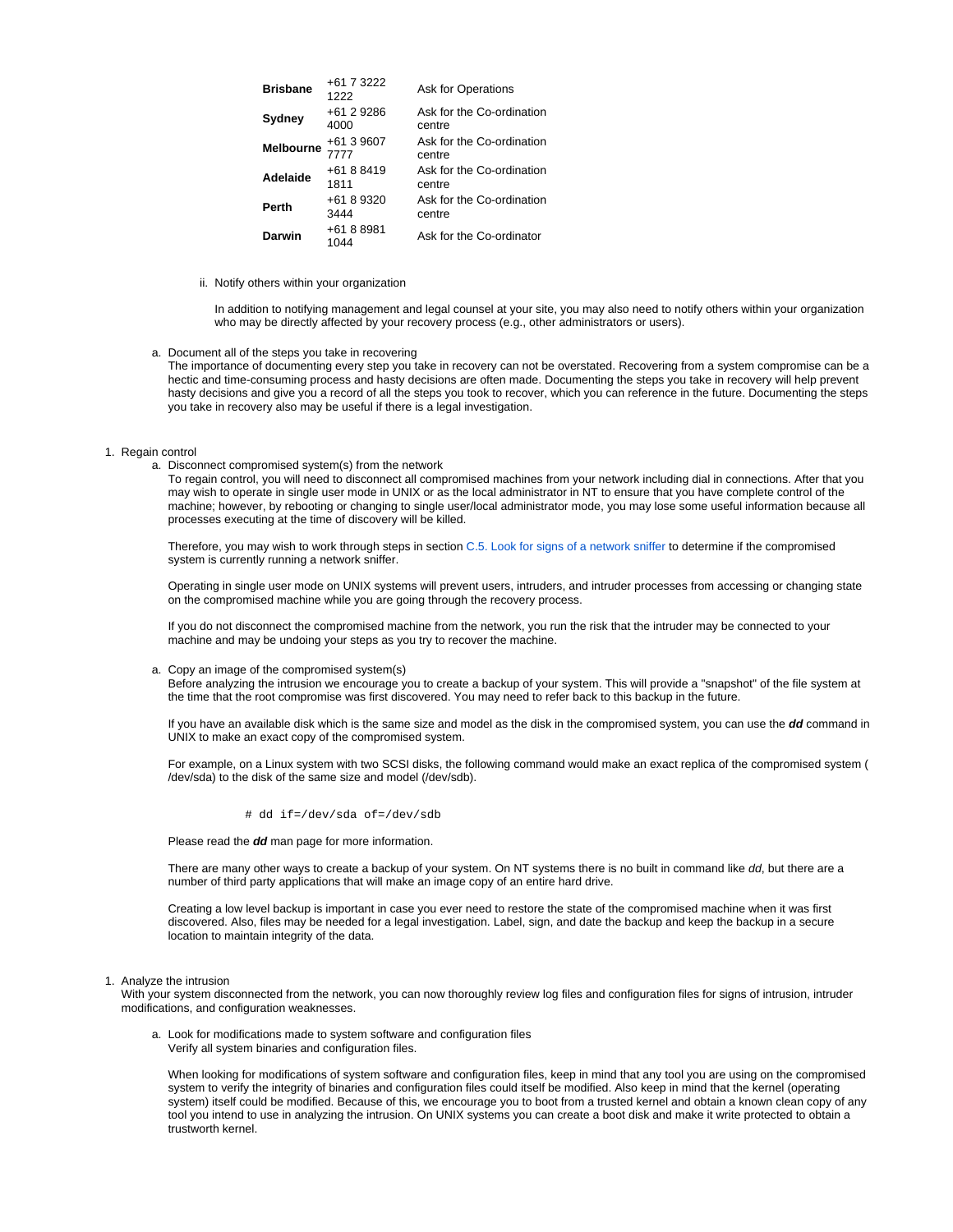We urge you to check all of your system binaries thoroughly against distribution media. We have seen an extensive range of Trojan horse binaries that have been installed by intruders.

Some of the binaries which are commonly replaced by Trojan horses on UNIX systems are: telnet, in.telnetd, login, su, ftp, ls, ps, netstat, ifconfig, find, du, df, libc, sync, inetd, and syslogd. Also check any binaries referenced in /etc/inetd.conf, critical network and system programs, and shared object libraries.

On NT systems, Trojan horses commonly introduce computer viruses or "remote administration" programs such as Back Orifice and NetBus. There have been cases where the system file that handles internet connectivity was replaced with a Trojan horse.

Because some Trojan horse programs could have the same timestamps as the original binaries and give the correct **sum** values, we recommend you use **cmp** on UNIX systems to make a direct comparison of the binaries and the original distribution media.

Alternatively, you can check the MD5 results for either UNIX or NT on suspect binaries against a list of MD5 checksums from known good binaries. Ask your vendor if they make MD5 checksums available for their distribution binaries.

Additionally, verify your configuration files against copies that you know to be unchanged.

When inspecting your configuration files on UNIX systems, you may want to

- check your /etc/passwd file for entries that do not belong.
- check to see if /etc/inetd.conf has been modified.
- if you allow the "r-commands" (rlogin, rsh, rexec), ensure that there is nothing that does not belong in /etc/hosts.equiv or in any . rhosts files.
- check for new SUID and SGID files. The following command will print out all SUID and SGID files within your filesystem.

# find /  $\langle$  -perm -004000 -o -perm -002000  $\rangle$ ) -type f -print

When inspecting NT systems, you may want to

- check for odd users or group memberships.
- check for changes to registry entries that start programs at logon or services. (see **LISTING 1**)
- check for unauthorized hidden shares with the 'net share' command or Server Manager tool.
- check for processes that you do not identify using the pulist.exe tool from the NT resource kit or the NT Task Manager.

<span id="page-3-0"></span>a. Look for modifications to data

Data on compromised systems is often modified by intruders. We encourage you to verify the integrity of web pages, ftp archives, files in users' home directories, and any other data files on your system.

<span id="page-3-1"></span>a. Look for tools and data left behind by the intruder

Intruders will commonly install custom-made tools for continued monitoring or for access to a compromised system.

The common classes of files left behind by intruders are

## **Network Sniffers**

A network sniffer is a utility which will monitor and log network activity to a file. Intruders commonly use network sniffers to capture username and password data that is passed in cleartext over the network. (see [section C.5](#page-4-1) below)

Sniffers are more common on UNIX systems, but on NT systems check for key logging programs.

#### **Trojan Horse Programs**

Trojan horse programs are programs that appear to perform one function while actually performing a different function. Intruders use Trojan horse programs to hide their activity, capture username and password data, and create backdoors for future access to a compromised system. (see [section C.1](#page-2-6) above)

**Backdoors**

Backdoor programs are designed to hide itself inside a target host. The backdoor allows the user that installed it to access the system without using normal authorization or vulnerability exploitation.

## **Vulnerability Exploits**

A majority of compromises are a result of machines running vulnerable versions of software. Intruders often use tools to exploit known vulnerabilities and gain unauthorized access. These tools are often left behind on the system in "hidden" directories.

#### **Other Intruder Tools**

The intruder tools listed above are not intended to be a conclusive or comprehensive list. There may be other tools left behind by an intruder. Some of the other types of tools you may find are tools to

- probe systems for vulnerabilities
- launch widespread probes of many other sites
- launch denial of service attacks
- use your computing and networking resources
- **Intruder Tool Output**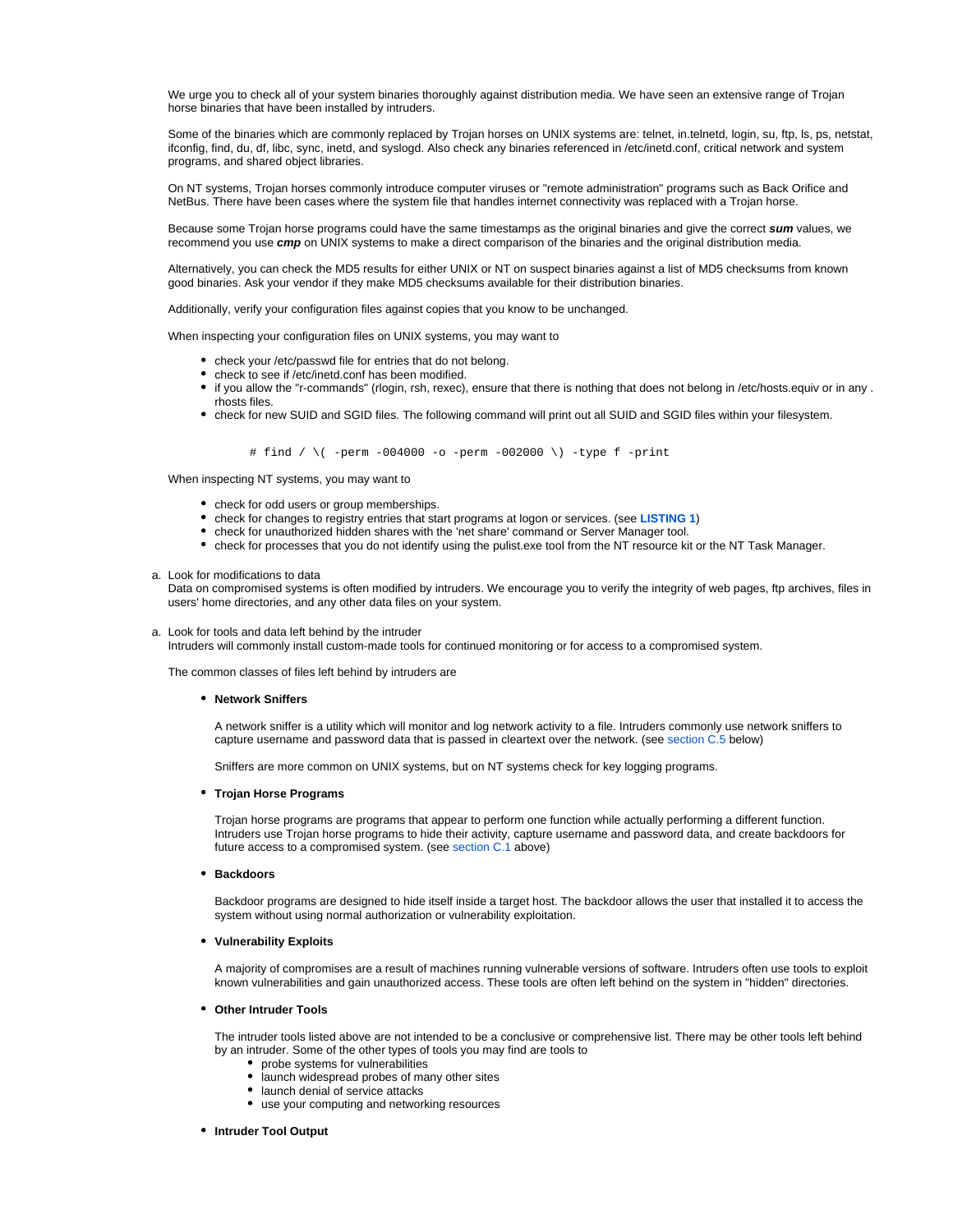You may find log files from any number of intruder tools. These log files may contain information about other sites involved, vulnerabilities of your compromised machine(s), and vulnerabilities at other sites.

We encourage you to search thoroughly for such tools and output files. Be sure to use a known clean copy of any tool that you use to search for intruder tools.

When searching for intruder tools on a compromised system

- Look for unexpected ASCII files in the /dev directory on UNIX systems. Some of the Trojan binaries rely on configuration files which are often found in /dev.
- Look very carefully for hidden files or directories. If an intruder has created a new account and home directory then there may be hidden files or directories.
- Look for files or directories with strange names such as "..." (three dots) or ".. " (two dots and some whitespace) [UNIX]. Intruders often try and hide files within such directories. On NT systems, look for files and directories that closely match what may appear as a system file (EXPLORE.EXE, UMGR32.EXE, etc).

#### <span id="page-4-0"></span>**a.** Review log files

Reviewing your log files will help you get a better idea of how your machine was compromised, what happened during the compromise, and what remote hosts accessed your machine.

Keep in mind when reviewing any log files from a compromised machine that any of the logs could have been modified by the intruder.

On UNIX systems, you may need to look in your /etc/syslog.conf file to find where syslog is logging messages. NT systems generally log everything to one of three logs for NT events, all of which are viewed through the Event Viewer. Other NT applications such as IIS server may log to other locations. IIS by default writes logs to the c:\winnt\system32\logfiles directory.

Below is a list of some of the more common UNIX log file names, their function, and what to look for in those files. Depending on how your system is configured, you may or may not have the following log files.

#### **messages**

The **messages** log will contain a wide variety of information. Look for anomalies in this file. Anything out of the ordinary should be inspected. Also, look for events that occurred around the known time of the intrusion.

#### **xferlog**

If the compromised system has a functioning ftp server, **xferlog** will contain log files for all of the ftp transfers. This may help you discover what intruder tools have been uploaded to your system, as well as what information has been downloaded from your system.

#### **utmp**

This file contains binary information for every user currently logged in. This file is only useful to determine who is currently logged in. One way to access this data is the **who** command.

## **wtmp**

Every time a user successfully logs in, logs out, or your machine reboots, the wtmp file is modified. This is a binary file; thus, you need to use a tool to obtain useful information from this file. One such tool is **last**. The output from **last** will contain a table which associates user names with login times and the host name where the connection originated. Checking this file for suspicious connections (e.g., from unauthorized hosts) may be useful in determining other hosts that may have been involved and finding what accounts on your system may have been compromised.

#### **secure**

Some versions of UNIX (RedHat Linux for example) log tcp wrapper messages to the **secure** log file. Every time a connection is established with one of the services running out of inetd that uses tcp wrappers, a log message is appended to this log file. When looking through this log file, look for anomalies such as services that were accessed that are not commonly used, or for connections from unfamiliar hosts.

The common item to look for when reviewing log files is anything that appears out of the ordinary.

#### <span id="page-4-1"></span>**a.** Look for signs of a network sniffer

When a system compromise occurs, intruders could potentially install a network monitoring program on UNIX systems, commonly called a sniffer (or packet sniffer), to capture user account and password information. For NT systems, remote administration programs would be more commonly used for the same purpose.

The first step to take in determining if a sniffer is installed on your system is to see if any process currently has any of your network interfaces in promiscuous mode. If any interface is in promiscuous mode, then a sniffer could be installed on your system. Note that detecting promiscuous interfaces will not be possible if you have rebooted your machine or are operating in single user mode since your discovery of this intrusion.

There are a couple of tools designed for this purpose.

**cpm** - UNIX

available for download from: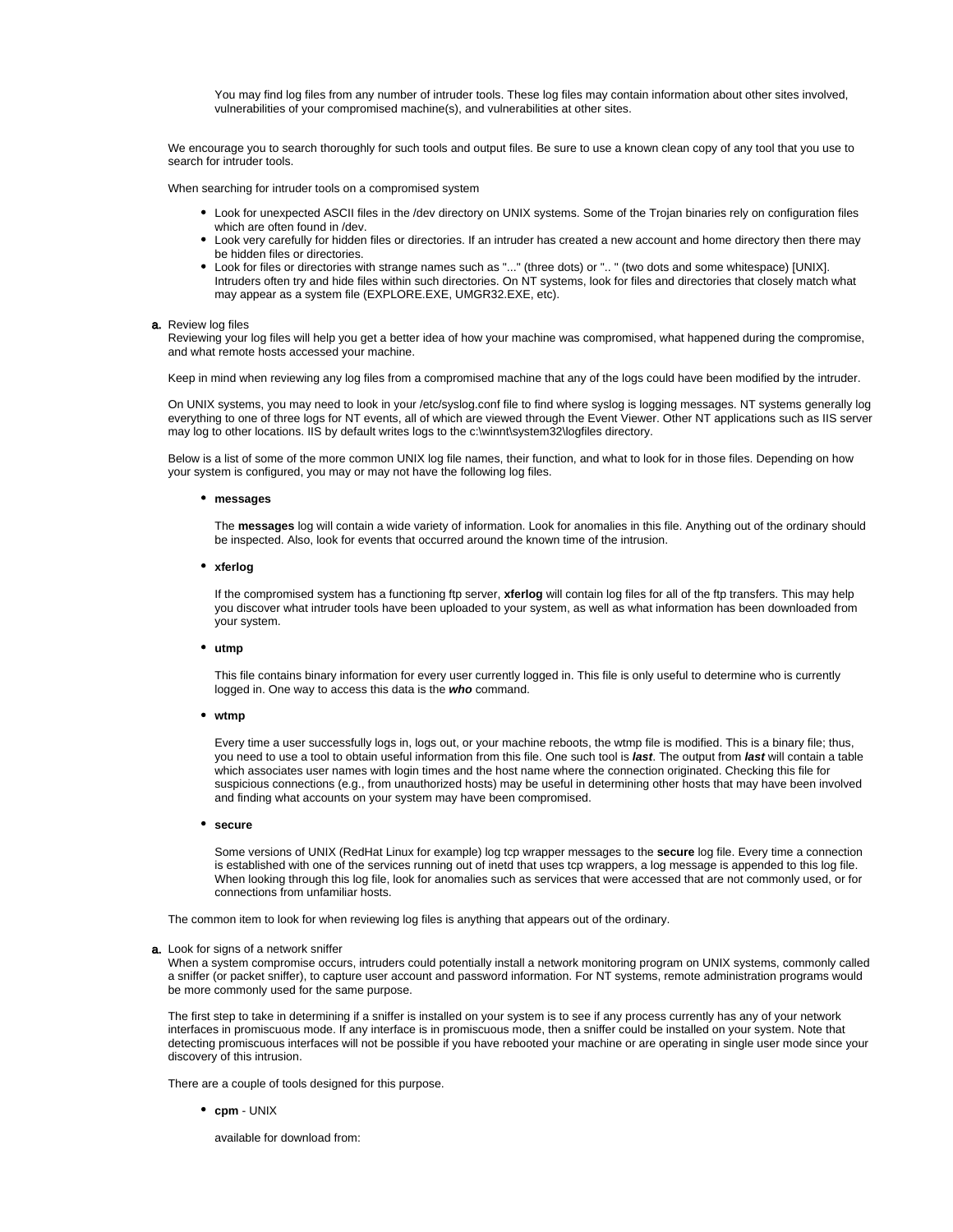<ftp://coast.cs.purdue.edu/pub/tools/unix/sysutils/cpm/>

**ifstatus** - UNIX

available for download from:

#### <ftp://coast.cs.purdue.edu/pub/tools/unix/sysutils/ifstatus/>

Keep in mind that some legitimate network monitors and protocol analyzers will set a network interface in promiscuous mode. Detecting an interface in promiscuous mode does not necessarily mean that an intruder's sniffer is running on a system.

Another issue to consider is that sniffer log files tend to grow quickly in size. You may want to use utilities such as **df** to determine if part of the filesystem is larger than expected. Remember that **df** is often replaced by a Trojan horse program when sniffers are installed; therefore, be sure to obtain a known clean copy of that utility if you do use it.

If you find that a packet sniffer has been installed on your systems, we strongly urge you to examine the output file from the sniffer to determine what other machines are at risk. Machines at risk are those that appear in the destination field of a captured packet, but if passwords across systems are common or if the source and destination machines trust each other the source machine will also be at further risk.

Many common sniffers will log each connection as follows:

```
 -- TCP/IP LOG -- TM: Tue Nov 15 15:12:29 --
PATH: not_at_risk.domain.com(1567) => at_risk.domain.com(telnet)
```
For sniffer logs of this particular format, you can obtain a list of affected machines by executing the following command:

```
 % grep PATH: $sniffer_log_file | awk '{print $4}' | \
awk -F\( '{print $1}'| sort -u
```
You may need to adjust the command for your particular case. Also, some sniffers encrypt their logs so they may not be obvious. Because of this check for files that grow quickly.

You should be aware that there may be other machines at risk in addition to the ones that appear in the sniffer log. This may be because the intruder has obtained previous sniffer logs from your systems or through other attack methods.

For more information, we encourage you to review CERT Advisory CA-1994-01, available from:

<http://www.cert.org/advisories/CA-1994-01.html>

The advisory describes of sniffer activity and suggests approaches for addressing this problem.

Please send us a list of all hosts you know to be affected. This will help us determine the scope of the problem.

If Australian or New Zealand hosts have been involved, please inform [auscert@auscert.org.au.](mailto:auscert@auscert.org.au)

<span id="page-5-0"></span>a. Check other systems on your network

We encourage you to check all of your systems, not just those that you know to be compromised. In your check include any systems associated with the compromised system through shared network-based services (such as NIS and NFS) or through any method of trust (such as systems in hosts.equiv or .rhosts files, or a Kerberos server).

In examining other systems on your network, we encourage you to use our Intruder Detection Checklists:

[http://www.cert.org/tech\\_tips/intruder\\_detection\\_checklist.html](http://www.cert.org/tech_tips/intruder_detection_checklist.html) [http://www.cert.org/tech\\_tips/win\\_intruder\\_detection\\_checklist.html](http://www.cert.org/tech_tips/win_intruder_detection_checklist.html)

a. Check for systems involved or affected at remote sites

While examining log files, intruder output files, and any files modified or created during and since the time of the intrusion, look for information that leads you to suspect that another site may be linked with the compromise. We often find that other sites linked to a compromise (whether upstream or downstream of the compromise) have often themselves been victims of a compromise. Therefore it is important that any other potential victim sites are identified and notified as soon as possible.

- <span id="page-5-3"></span><span id="page-5-2"></span><span id="page-5-1"></span>1. Contact the relevant CSIRT and other sites involved
	- a. Incident Reporting

Intruders will frequently use compromised accounts or hosts to launch attacks against other sites. If you find evidence of compromise or intruder activity at any other sites, we encourage you to contact those sites. Tell them what you have found, explain that this may be a sign of compromise or intruder activity at their site, and suggest that they may wish to take steps to determine if/how the compromise occurred and prevent a recurrence. When contacting other sites, please give them as much detail as possible including date/timestamps, timezone, and what to do if they have follow-up information.

We would appreciate a "cc" to cert@cert.org or auscert@auscert.org.au as appropriate on any correspondence. If you like, you can let the site know that you are working with us on this incident (please include the assigned CERT or AusCERT tracking number in the subject line of your messages). Also let them know that we can offer assistance on how to recover from the compromise.

<span id="page-5-4"></span>a. Contact AusCERT - Australian Computer Emergency Response Team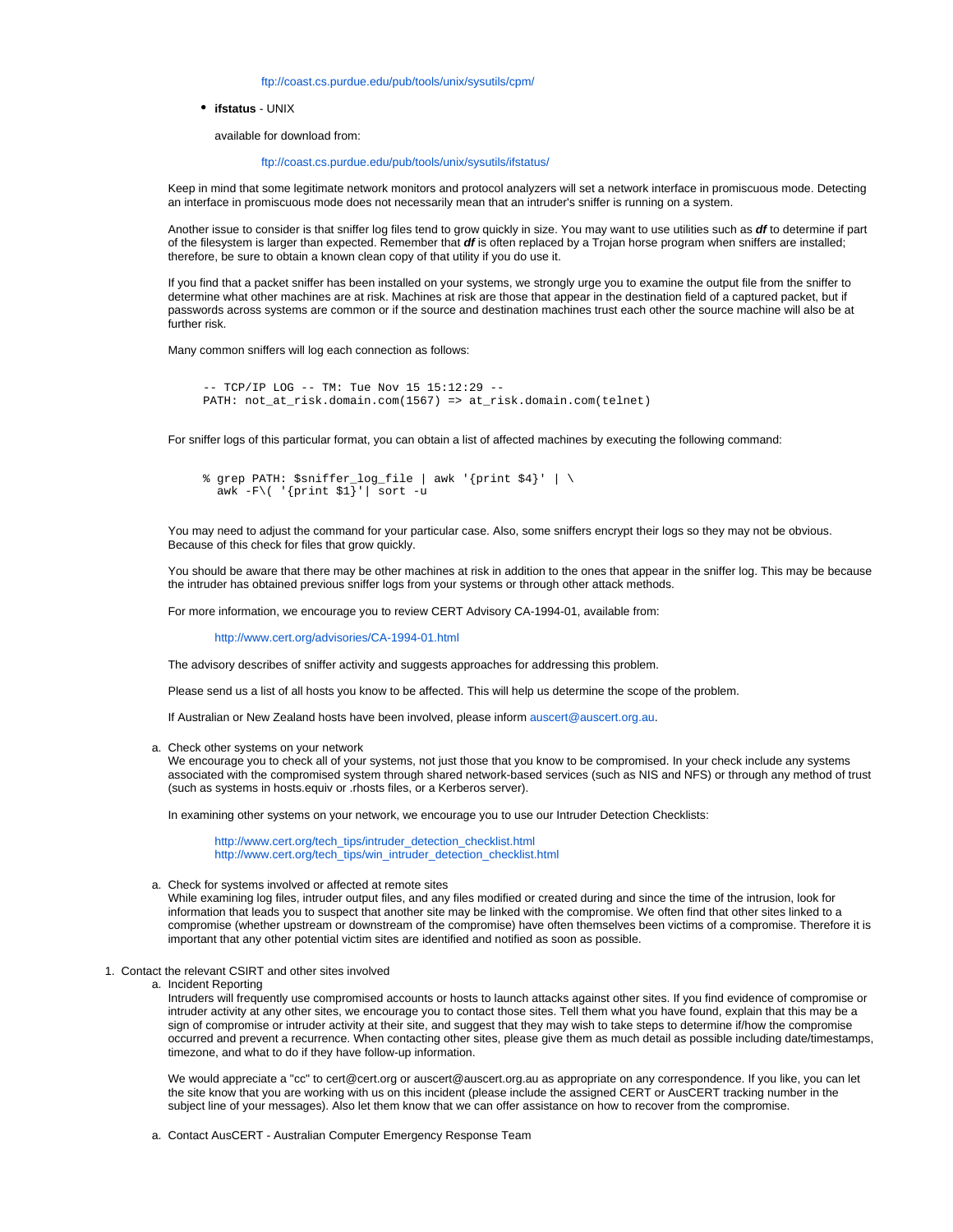We would appreciate it to be informed of any incidents involving Australian and New Zealand sites as it helps us to gauge the extent and nature of intruder activity.

Our contact information is as follows:

Internet: [auscert@auscert.org.au](mailto:auscert@auscert.org.au) monitored during business hours (GMT+10:00) Telephone: +61 7 3365 4417 monitored during business hours (GMT+10:00) Hotline: +61 7 3365 4417 monitored 24 hours, 7 days for emergencies (GMT+10:00) Facsimile: +61 7 3365 7031

Australian Computer Emergency Response Team The University of Queensland Brisbane Qld 4072 AUSTRALIA

<span id="page-6-0"></span>a. Contact the CERT Coordination Center

We would appreciate it if you would complete and return an Incident Reporting Form as this will help us better assist you, and allow us to relate ongoing intruder activities. This also provides us a better overview of trends in attack profiles and provides input for other CERT documents such as Advisories. We prefer that Incident Reporting Forms are sent to us via email. The Incident Reporting Forms are available from:

[http://www.cert.org/reporting/incident\\_form.txt](http://www.cert.org/reporting/incident_form.txt)

Our contact information is as follows:

Email: cert@cert.org (monitored during business hours) Telephone: +1-412-268-7090 24-hour hotline Fax: +1-412-268-6989 CERT Coordination Center personnel answer business days (Monday-Friday) 08:30-17:00 EST/EDT (GMT-5) /(GMT-4), on call for emergencies during other hours.

CERT Coordination Center Software Engineering Institute Carnegie Mellon University Pittsburgh, PA USA 15213-3890

<span id="page-6-1"></span>a. Obtain contact information for other sites involved If you need contact information for a .COM, .EDU, .NET, or .ORG top-level domain, we encourage you to use the InterNIC's whois database.

<http://www.internic.net/whois.html>

To find contact information from the appropriate registrar, we encourage you to use the InterNIC's Registrar Directory:

#### <http://www.internic.net/origin.html>

To find contact information for the Asia-pacific region and Australia respectively:

#### <http://www.apnic.net/apnic-bin/whois.pl>

## <http://www.aunic.net/cgi-bin/whois.aunic>

To find contact information for other incident response teams, you may also want to check the contact list of the Forum of Incident Response and Security Teams (FIRST), available in:

#### <http://www.first.org/team-info/>

More information about finding site contacts is available from:

## [http://www.cert.org/tech\\_tips/finding\\_site\\_contacts.html](http://www.cert.org/tech_tips/finding_site_contacts.html)

We do not recommend sending email to "root" or "postmaster" of a machine that is suspected of being involved in intruder activity. If that machine is the source of an intruder attack, it is possible that that machine itself may be compromised and the intruder may have root access and/or be reading or intercepting email sent to that host.

If you are still unsure of a site or contact details, please get in touch with us.

- <span id="page-6-3"></span><span id="page-6-2"></span>a. Recover from the intrusion
	- i. Install a clean version of your operating system

Keep in mind that if a machine is compromised, anything on that system could have been modified, including the kernel, binaries, datafiles, running processes, and memory. In general, the only way to trust that a machine is free from backdoors and intruder modifications is to reinstall the operating system from the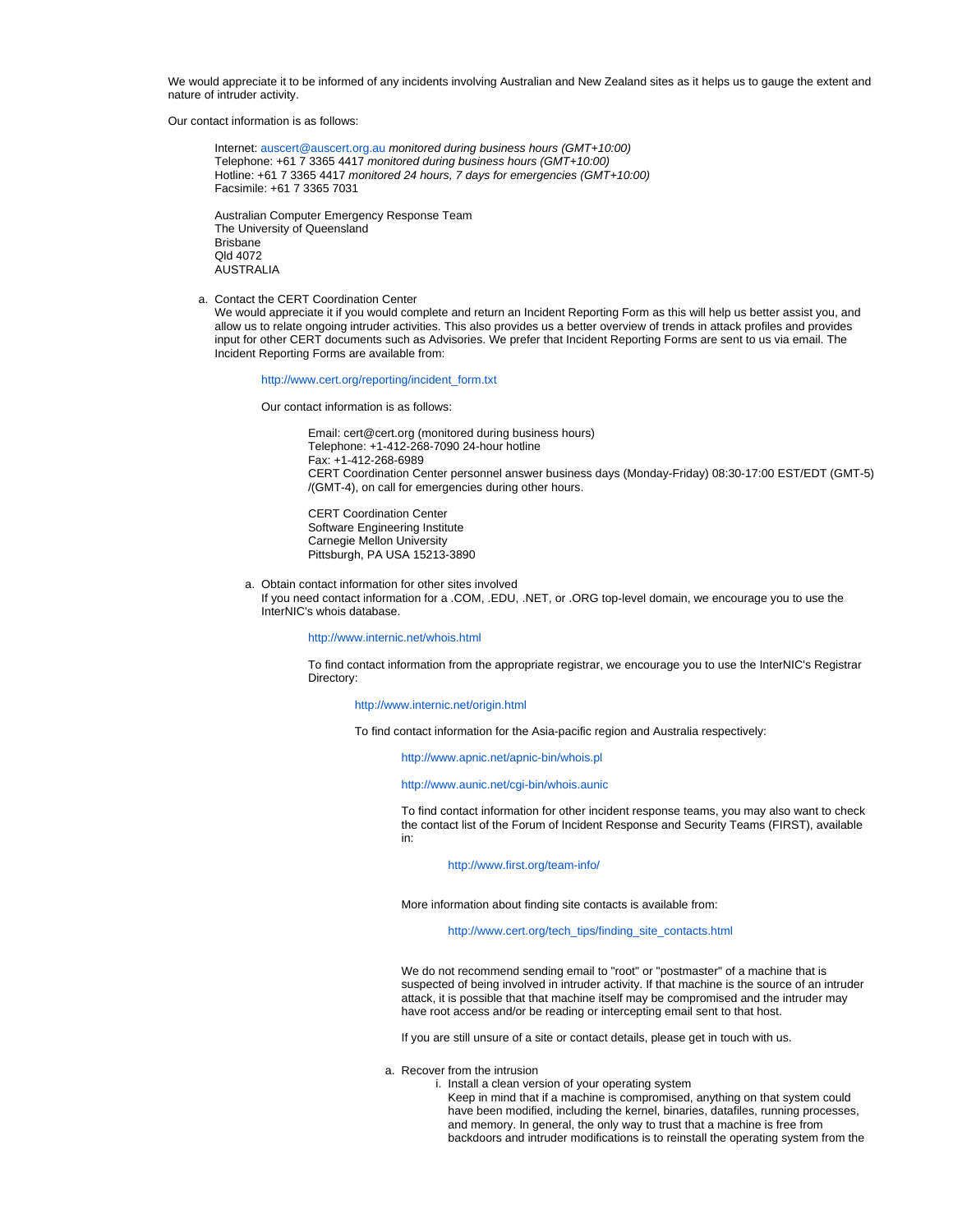distribution media and install all of the security patches before connecting back to the network. Merely determining and fixing the vulnerability that was used to initially compromise this machine may not be enough.

We encourage you to restore your system using known clean binaries. In order to put the machine into a known state, you should re-install the operating system using the original distribution media.

<span id="page-7-0"></span>i. Disable unnecessary services

Configure your system to offer only the services that the system is intended to offer and no others. Check to ensure that there are no weaknesses in the configuration files for those services and that those services are available only to the intended set of other systems. In general, the most conservative policy is to start by disabling everything and only enabling services as they are needed.

<span id="page-7-1"></span>i. Install all vendor security patches

We strongly encourage you to ensure that the full set of security patches for each of your systems is applied. This is a major step in defending your systems from attack and its importance cannot be overstated.

We encourage you to check with your vendor regularly for any updates or new patches that relate to your systems.

<span id="page-7-2"></span>i. Consult AusCERT advisories and external security bulletins We encourage you to consult past AusCERT advisories and external security bulletins and to follow the instructions that are relevant to your particular configuration. Be sure that you have installed all applicable patches or workarounds described in the AusCERT publications.

Remember to check the advisories periodically to ensure that you have the most current information.

Past AusCERT advisories are available from:

[http://www.auscert.org.au/Information/Advisories/aus\\_advisories.html](http://www.auscert.org.au/Information/Advisories/aus_advisories.html) <ftp://ftp.auscert.org.au/pub/auscert/advisory/>

External Security Bulletins are available from:

[http://www.auscert.org.au/Information/Advisories/esb\\_advisories.html](http://www.auscert.org.au/Information/Advisories/esb_advisories.html) <ftp://ftp.auscert.org.au/pub/auscert/ESB/>

<span id="page-7-3"></span>i. Consult CERT advisories

We encourage you to consult past CERT advisories and to follow the instructions that are relevant to your particular configuration. Be sure that you have installed all applicable patches or workarounds described in the CERT publications.

Remember to check the advisories periodically to ensure that you have the most current information.

Past CERT advisories are available from:

<http://www.cert.org/advisories/>

<span id="page-7-4"></span>i. Caution use of data from backups

When restoring data from a backup, ensure that the backup itself is from an uncompromised machine. Keep in mind that you could re-introduce a vulnerability that would allow an intruder to gain unauthorized access. Also, if you are only restoring users' home directories and data files, keep in mind that any of those files could contain Trojan horse programs. You may want to pay close attention to . rhosts files in users' home directories.

i. Change passwords

After all security holes or configuration problems have been patched or corrected, we suggest that you change the passwords of **ALL** accounts on the affected system(s). Ensure that passwords for all accounts are not easy to guess. You may want to consider using vendor-supplied or third-party tools to enforce your password policies.

AusCERT has published the [Choosing good passwords](http://www.auscert.org.au/Information/Auscert_info/Papers/good_password.html) article which contains information to educate users to choose good passwords.

<span id="page-7-7"></span><span id="page-7-6"></span><span id="page-7-5"></span>a. Improve the security of your system and network

i. Review security using the UNIX or NT Configuration Guidelines document To help you assess the security of your system(s), please refer to our UNIX or NT Configuration Guidelines documents. These documents may be useful when